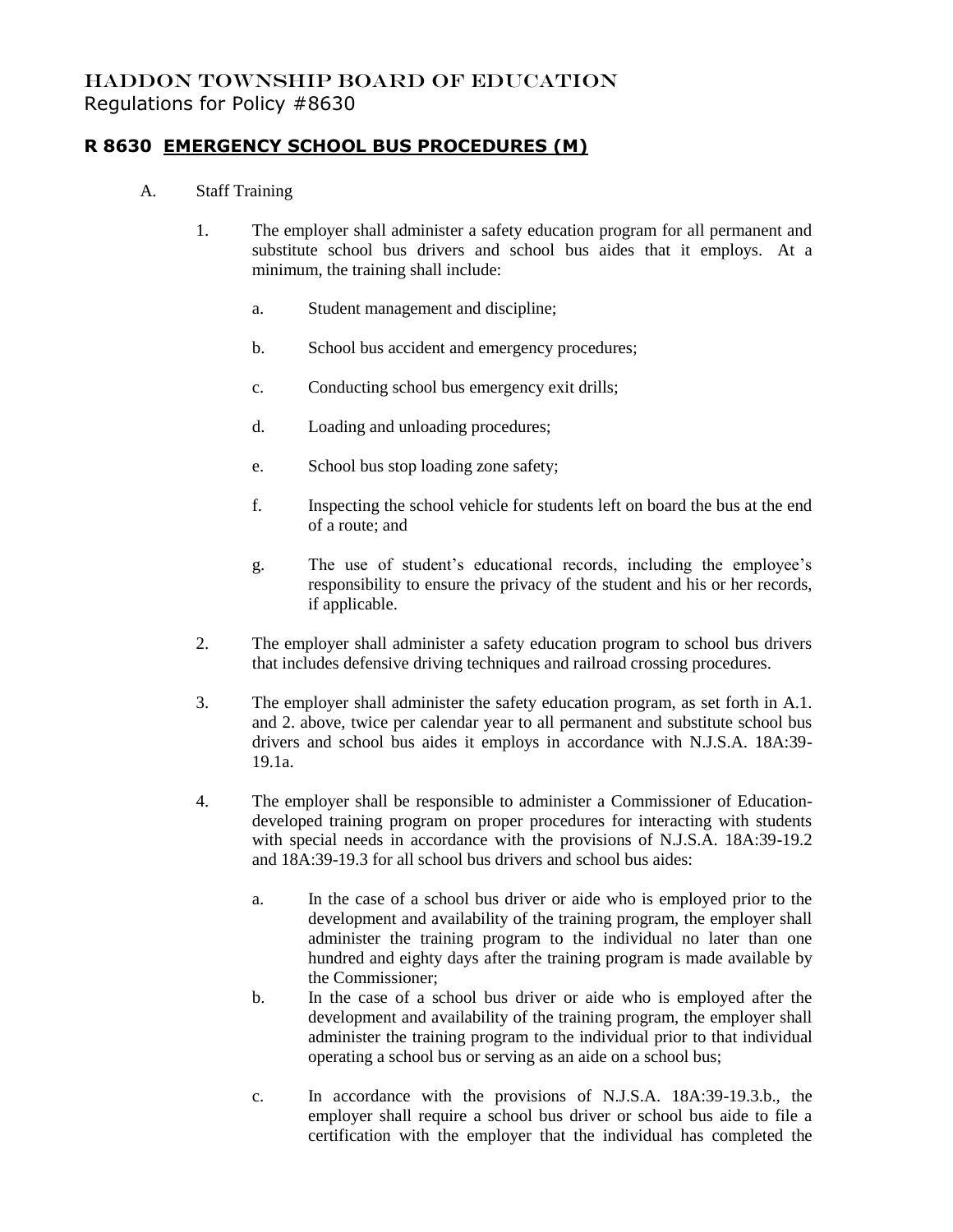training program required as per N.J.S.A. 18A:39-19.2 within five business days of its completion. The employer shall retain a copy of the certification for the duration of the individual's employment, and shall forward a copy of the certification to the New Jersey Department of Education (NJDOE); and/or

- d. Contractors that provide student transportation services under a contract with the Board of Education shall comply with the requirements of N.J.S.A. 18A:39-19.2 and 19.3 and N.J.A.C. 6A:27-11.1 et seq.
- B. Emergency Bus Evacuation Drills
	- 1. The Principal or designee of each school shall organize and conduct emergency bus exit drills at least twice within the school year for students who are transported to and from school and all other students shall receive school bus evacuation instruction at least once within the school year.
	- 2. School bus drivers and bus aides shall participate in the emergency exit drills.
	- 3. Bus exit drills will be conducted on school property and shall be supervised by the Principal or by a person assigned to act in a supervisory capacity. The drills will be conducted when weather is conducive to safety and preferably when the bus arrives at school with a full complement of students.
	- 4. The portion of the drill involving the use of the rear emergency door, which requires students to jump from the bus to the ground does need not to be performed by every student and may be demonstrated by others.
	- 5. The school bus driver or supervisor of the drill shall:
		- a. Describe and demonstrate the use of kick-out windows and split-sash windows;
		- b. Describe the location and use of flares, flags, fire ax, and other emergency equipment;
		- c. Give instruction in the opening and closing of front and rear doors, turning off the ignition switch, and setting and releasing the emergency brake;
		- d. Explain that the bus will be evacuated by the front door when the bus is damaged in the rear and by the rear door when the front door is blocked;
		- e. Demonstrate the use of the emergency exit door;
		- f. Instruct students that lunches and books should be left on the bus in the evacuation procedure;
		- g. Encourage older, bigger students to assist younger, smaller students in their exit from the bus;
		- h. Have students leave the bus one row at a time, left and right sides alternating, in a prompt and orderly fashion;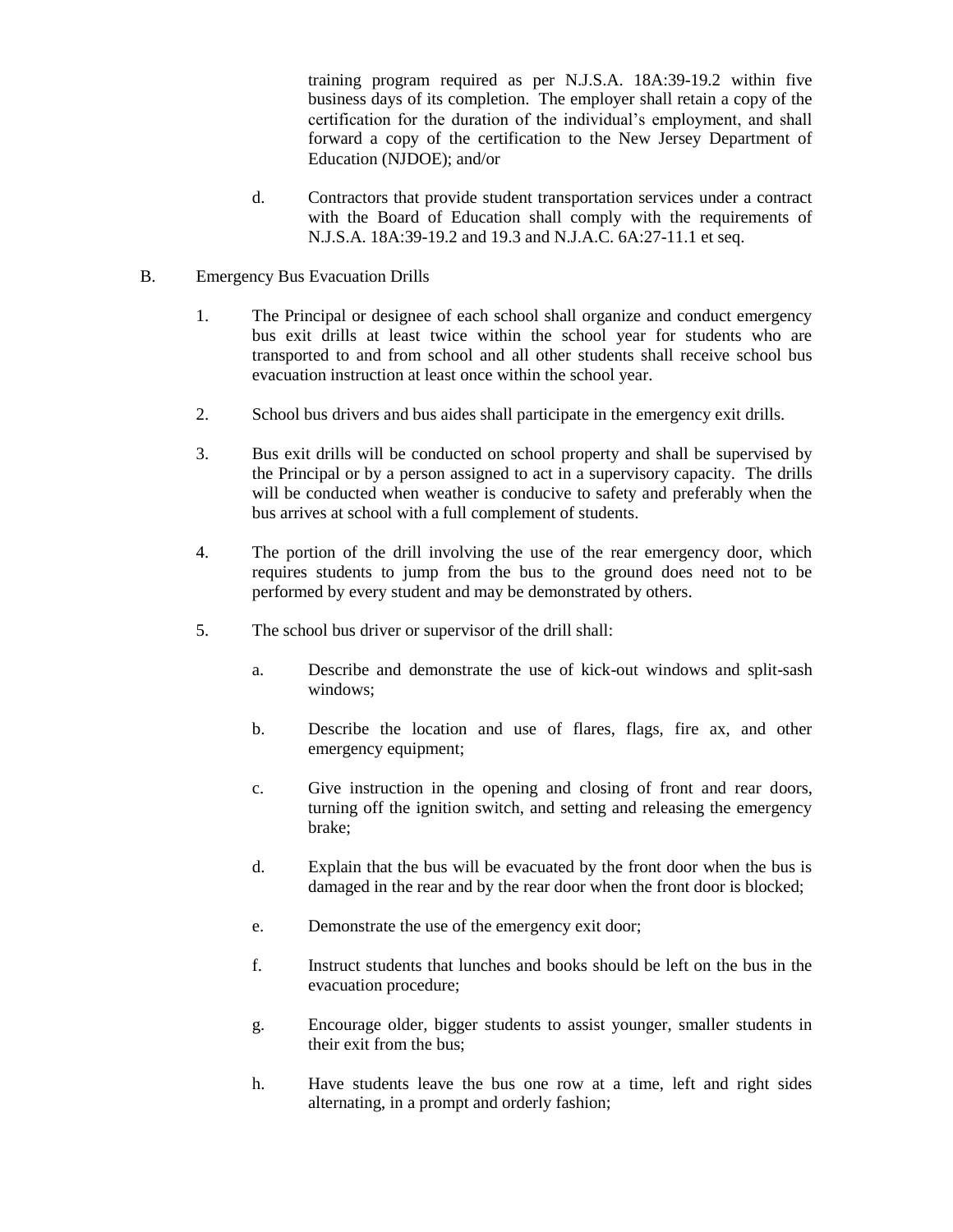- i. Instruct students to group a safe distance away from the bus and to wait in that place until directed by the driver, a police officer, or other adult in authority;
- j. Tolerate no student misbehavior in the conduct of the drill; the failure of any student to follow directions must be reported to the Principal; and
- k. Provide any other training required by Federal and State law or as deemed appropriate by the Board that will protect the safety of the students in the event the bus needs to be exited due to an emergency.
- 6. In accordance with the provisions of N.J.A.C. 6A:27-11.2(d), emergency bus evacuation drills shall be documented in the minutes of the Board at the first meeting following completion of the emergency exit drill. The minutes shall include, but are not limited to, the following:
	- a. The date of the drill;
	- b. The time the drill was conducted;
	- c. The school name;
	- d. The location of the drill;
	- e. The route number(s) included in the drill; and
	- f. The name of the Principal or assigned person(s) who supervised the drill.
- C. Additional Precautions
	- 1. School bus drivers may, depending on the age of the students on a bus route, discuss with the students additional safety precautions that may be taken in the event of a bus emergency. The safety precautions to be discussed shall be approved by the Transportation Supervisor.
	- 2. In accordance with the provisions of N.J.S.A. 18A:39-19.4, the Commissioner of Education shall develop a student information card that includes information that should be readily available to a school bus driver and school bus aide for the purpose of promoting proper interaction with a student with special needs. The parent of a student with an Individualized Education Plan (IEP) shall complete the student information card when the IEP is developed or amended for a student who receives transportation services.
		- a. Upon receiving consent from a student's parent, the school district shall provide a copy of the completed student information card to a school bus driver and school bus aide for each student on the bus route to which the school bus driver or school bus aide is assigned for whom a student information card has been completed by the parent.
	- 3. School bus drivers shall attend training workshops offered by the NJDOE and this school district and shall be trained in first aid.
	- 4. Each school bus shall be equipped with:
		- a. A list of the students assigned to that bus;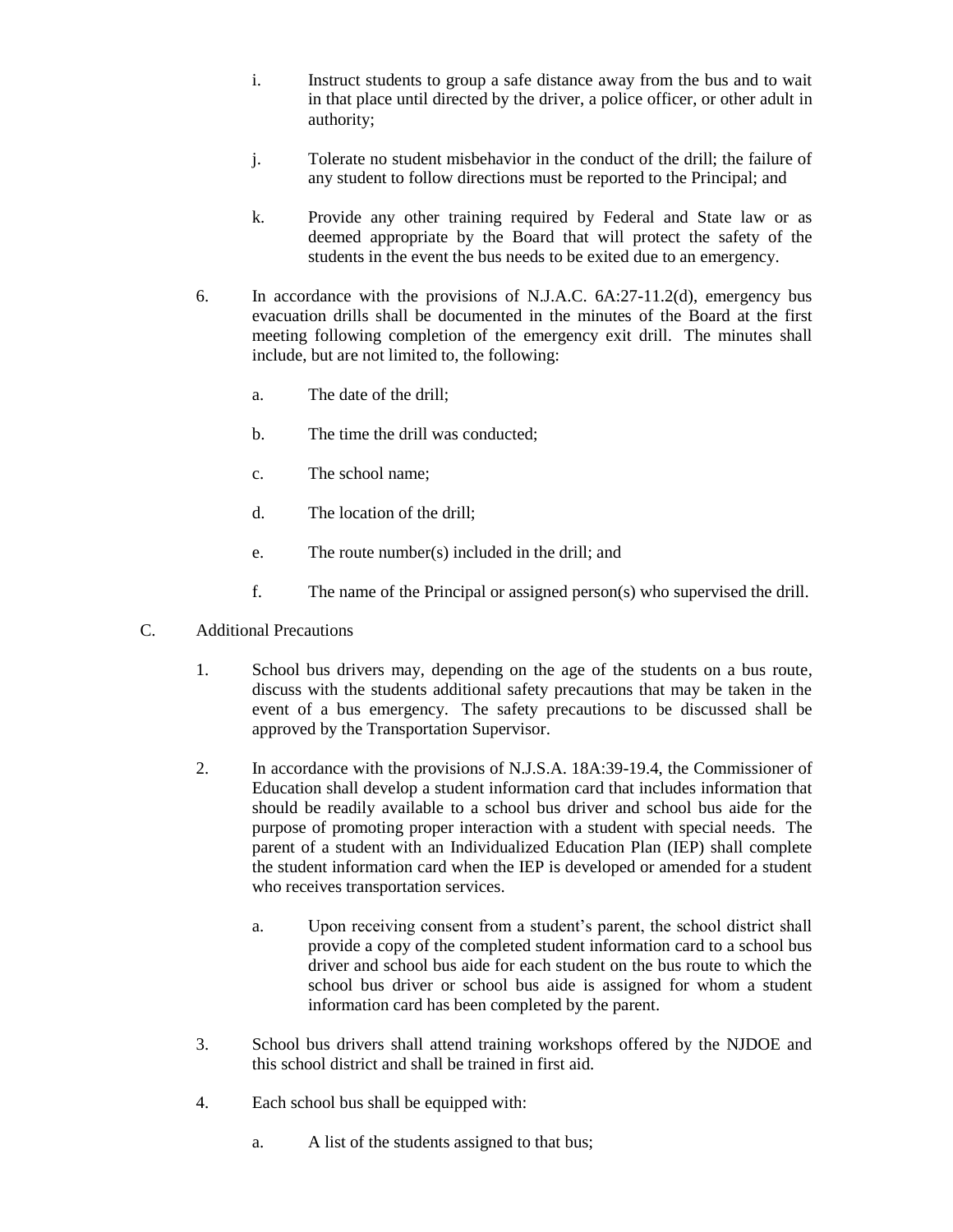- b. A basic first aid kit;
- c. Several emergency notice cards on which are printed the telephone numbers of the appropriate police department, the receiving school, and an emergency medical service and on which is provided a space for writing the location of a disabled school bus and the name of the bus driver;
- d. Flags or flares or other warning devices; and
- e. Any other equipment or supplies determined to be included on the school bus by the administration.
- 5. Each school bus driver shall:
	- a. Inspect his/her bus for possible hazards or safety concerns before driving the bus each day;
	- b. Keep aisles and passageways clear at all times;
	- c. Maintain student discipline on the bus;
	- d. Prohibit the presence of any non-service animal, firearm, ammunition, weapon, explosive, or any other dangerous or illegal material or object on the school bus;
	- e. Report promptly to the Transportation Supervisor any potential driving hazard on his/her route, such as construction, road work, etc.;
	- f. Report promptly to the Transportation Supervisor any deviation in the bus route or schedule;
	- g. Drive within speed limits at all times and exercise extraordinary care in inclement weather;
	- h. Know and obey all motor vehicle laws and regulations and State Board of Education regulations;
	- i. Not smoke, eat, or drink while in or operating the bus at any time or perform any act or behave in any manner that may impair the safe operation of the school bus;
	- j. Inspect the school vehicle for students left on board the bus at the end of a route; and
	- k. Not allow a student on board a school bus unless the bus driver or other employee of the Board or school bus contractor is also on board the bus. This shall not apply when a school bus driver leaves the bus to assist in the boarding or exiting of a disabled student or in the case of an emergency.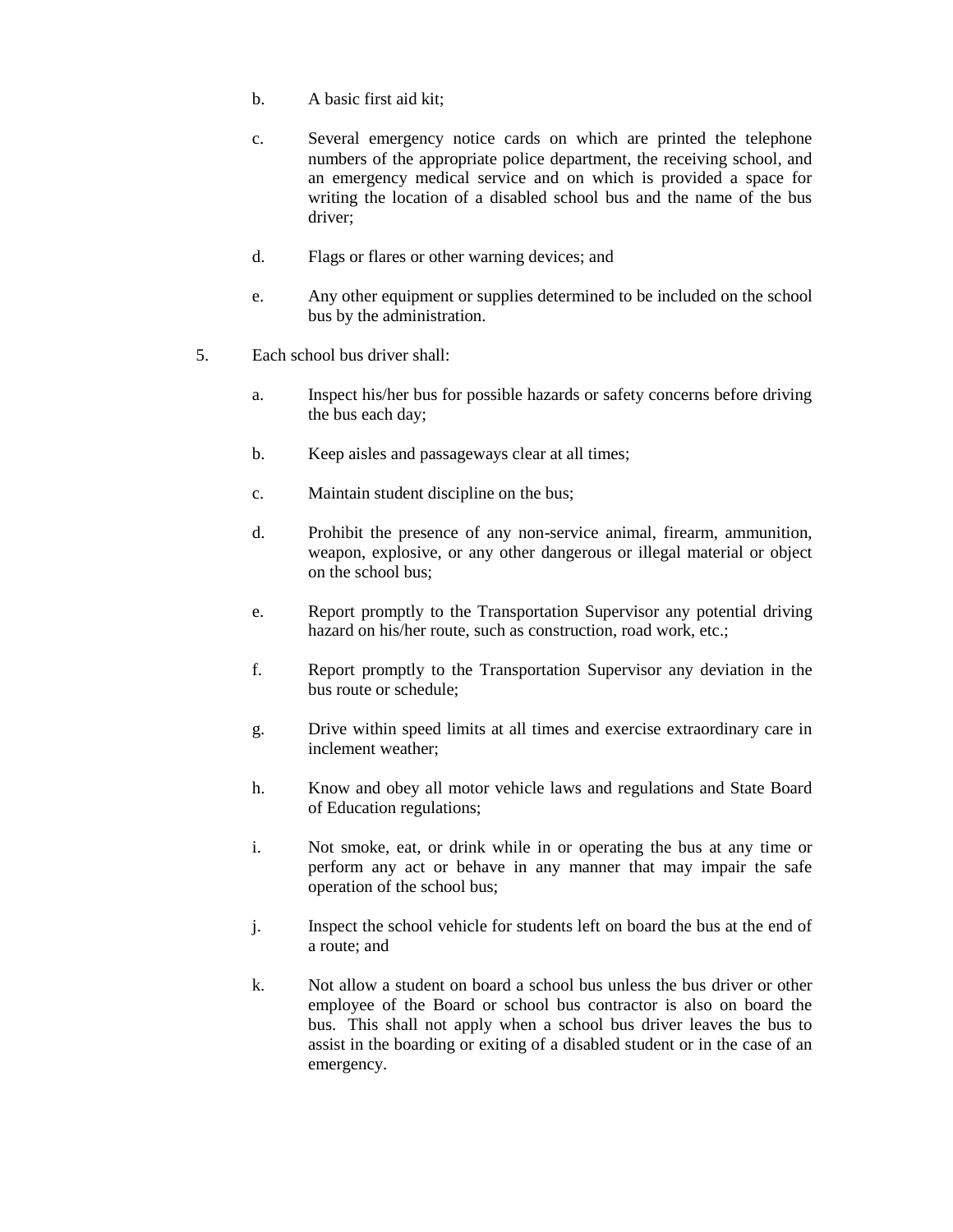## D. General Emergency Rules

- 1. School bus drivers are responsible for the safety of the students on their bus. In the event of an emergency, school bus drivers must exercise responsible leadership. The safety and well-being of students must be the drivers' paramount consideration. School bus drivers shall stay with their students until another school staff member, law enforcement officer, or a first responder can assume responsibility for the safety of the students.
- 2. School bus drivers may not leave the school bus when children are aboard except in an emergency and, then, only after they have turned off the engine, removed the ignition key, and safely secured the school bus.
- 3. A school bus must be evacuated when:
	- a. There is a fire in the engine or any other portion of the bus;
	- b. There is a danger of fire because the bus is near an existing fire or a quantity of gasoline or other highly combustible material and is unable to move away;
	- c. The bus is disabled for any reason and:
		- (1) Its stopping point is in the path of a train or is adjacent to a railroad track;
		- (2) A potential exists for the position of the bus to shift thus endangering students; or
		- (3) The stopping point (e.g., on a hill, curve, or near an obstruction) fails to provide oncoming traffic with at least 300 feet visibility of the bus, thus creating the danger of a collision.
	- d. The risk of remaining in the bus poses a greater safety risk than evacuating the bus.
- 4. When a school bus is evacuated, students shall leave the bus by the exit(s) and in the manner that affords maximum safety in the circumstances.
- 5. Students who have been evacuated from a school bus shall be moved to a safe place and distance from the bus and remain there until the driver or, if the driver is incapacitated, another person in authority has determined that no danger remains or until other alternative safety provisions can be made.
- 6. No student shall be allowed to request a ride with a passerby or proceed to walk home or leave the scene without the specific approval of the bus driver, a police officer, or other person in authority.
- 7. In the event a school bus is disabled in the course of providing student transportation, the driver, or a responsible person designated by the driver, will notify the Transportation Supervisor of the number and location of the bus and the circumstances of the disability. The School Business Administrator/Board Secretary will make arrangements for the safety of the students.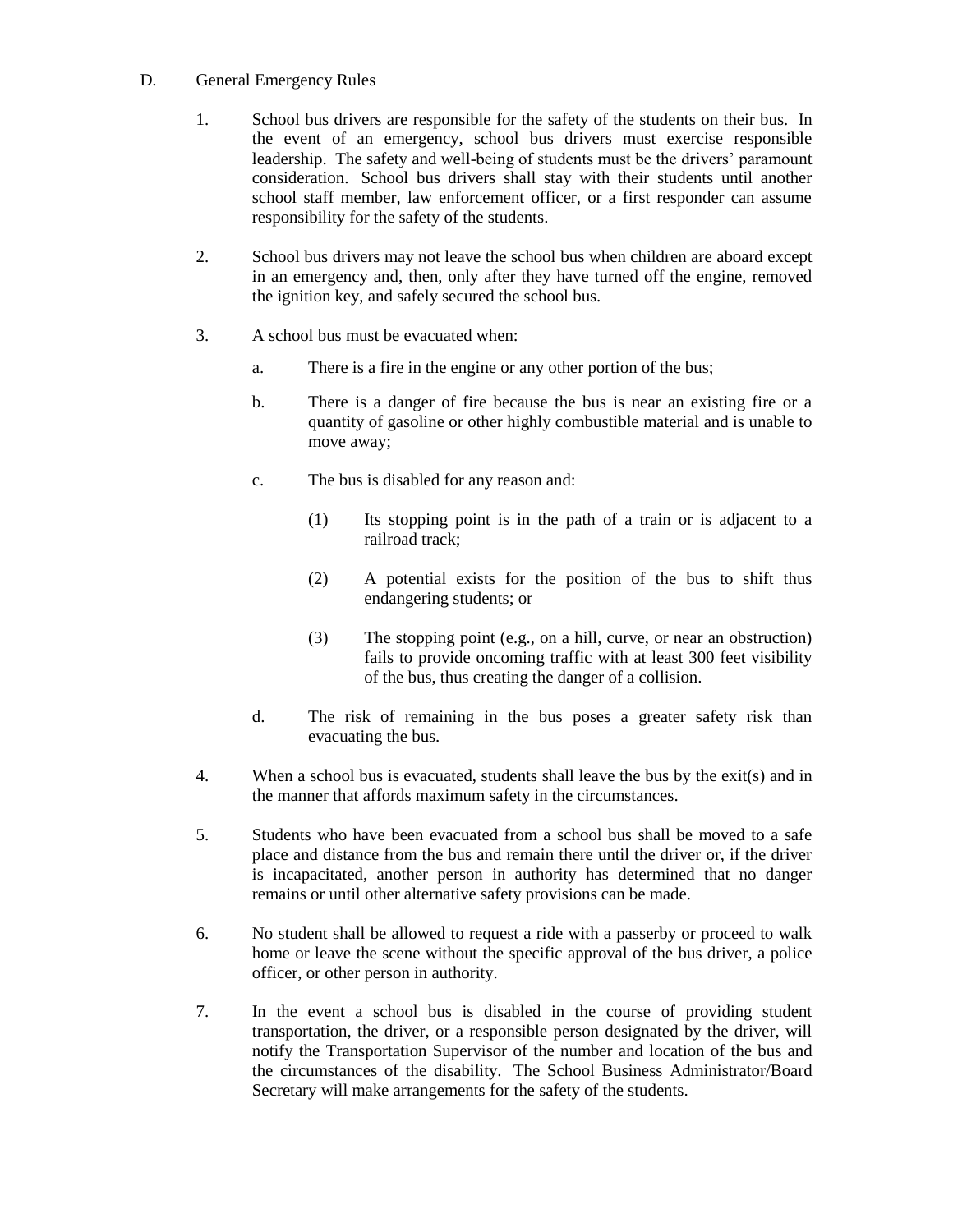- E. Specific Emergency Situations
	- 1. In the event of an accident or vehicle failure the following procedures will be implemented:
		- a. The school bus driver shall, in person or through a responsible designee, summon the police and emergency medical services, if necessary, and notify the Principal of the receiving school and the School Business Administrator/Board Secretary or designee, of the district providing the transportation.
		- b. The school bus driver will attempt to make all students as safe and comfortable as possible. If possible and necessary, the driver will administer emergency first aid to injured students.
		- c. In the event of an accident with no apparent or actual injuries and when law enforcement officials permit the bus to continue on its route after investigating the accident the school nurse will:
			- (1) If the accident occurred on the way to school or during school hours, examine any student who is feeling or displaying any symptoms of any injuries from the accident when the bus arrives at school; or
			- (2) If the accident occurred on the way home from school, examine any student who is feeling or displaying any symptoms of any injuries from the accident the next school day or if the parent of a student requests the school nurse examine their child the next school day.
		- d. In the event of an accident where students are injured, a student(s) may be transported to a hospital if it is determined by law enforcement, medical, and/or first aid staff at the accident scene additional medical treatment is required.
			- (1) If the accident occurred on the way to school or during school hours, the school nurse will examine any student not transported to the hospital who is feeling or displaying any symptoms of any injuries from the accident when the bus arrives at school.
			- (2) If the accident occurred on the way home from school, the nurse will examine any student feeling or displaying any symptoms of any injuries from the accident the next school day or if the parent of a student requests the school nurse examine their child the next school day.
		- e. If another vehicle(s) is involved, the bus driver will obtain the following information from the driver(s) of that vehicle(s) or from law enforcement officers at the accident scene: driver's name, driver's license number, vehicle owner's name and address, vehicle registration number, owner's insurance company and policy number, and a description of the vehicle (color, make, year, body type).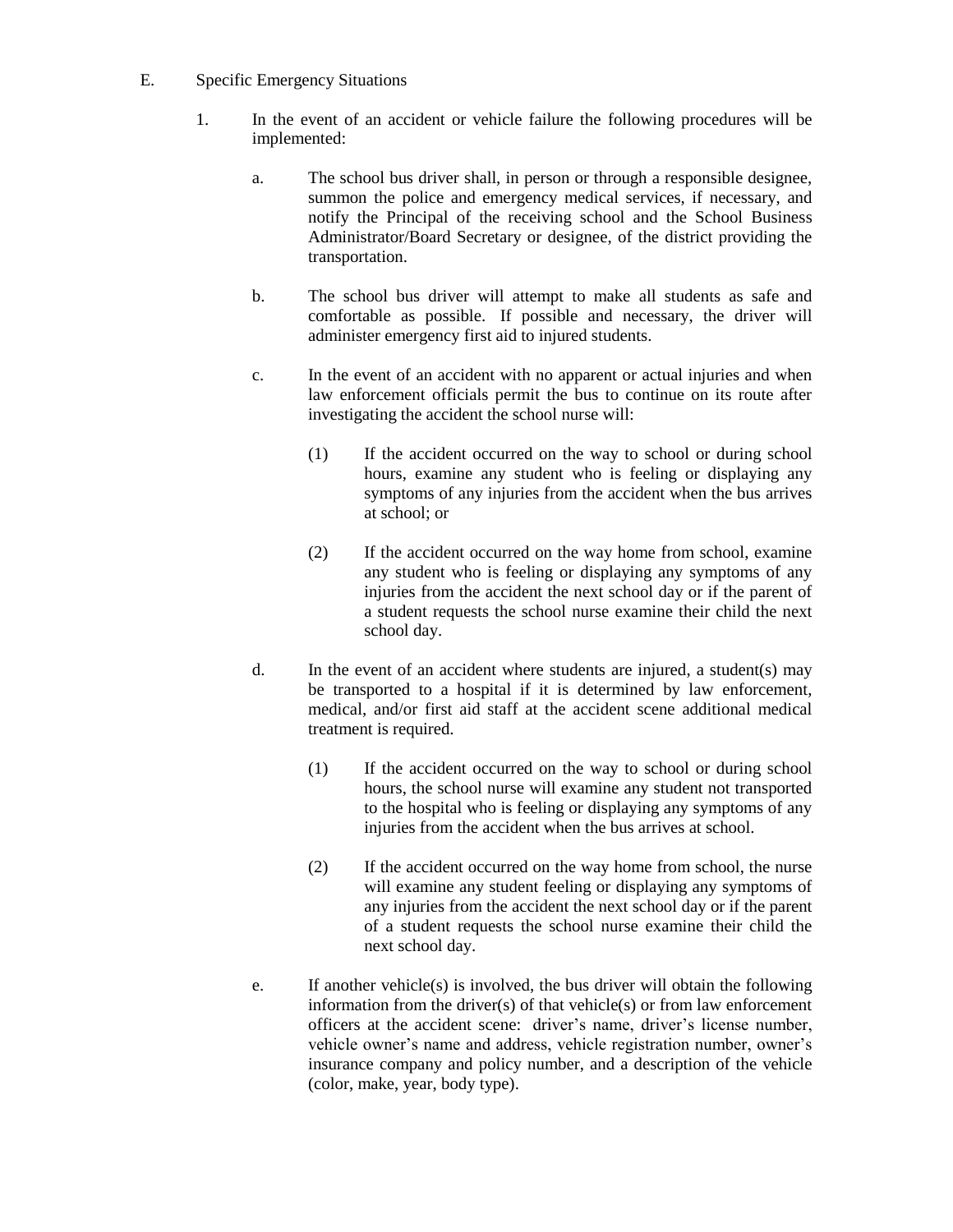- f. The following notifications must be provided:
	- (1) The school bus driver must report immediately to the Principal of the receiving school and the School Business Administrator/Board Secretary or designee of the district providing the transportation, any accident that involves an injury, death, or property damage. In addition, the bus driver must complete and file the Preliminary School Bus Accident Report prescribed by the Commissioner of Education.
	- (2) The Principal of the receiving school shall retain a copy of the Report and forward other copies of the Report as prescribed by the NJDOE.
	- (3) In addition, a school bus driver involved in an accident resulting in injury or death of any person, or damage to property of any one person in excess of \$500 shall complete and file within ten days after such accident a Motor Vehicle Accident Report in accordance with N.J.S.A. 39:4-130.
	- (4) The parent of students involved in a school bus accident shall be notified as quickly as possible commensurate with the severity of the accident and injuries, if any, and hospital placement of their child if transported to a hospital by ambulance or by other emergency personnel.
- 2. In the event the school bus driver is incapacitated, the following procedures will be implemented:
	- a. A school bus driver is incapacitated when he/she is unable to operate the school bus safely or when his/her driving ability is significantly impaired by the driver's physical or mental condition.
	- b. If there is a bus aide on the bus, the bus aide will take steps necessary to have the bus pulled off the road to a safe location and shall contact school officials or emergency services for assistance. If a bus aide is not on the bus, the bus driver shall pull the bus off the road to a safe location and contact school officials or emergency services for assistance.
	- c. The bus shall be stopped, with due consideration for the safety of its passengers, the motor turned off, the ignition key removed, and safely secure the bus.
	- d. The School Business Administrator/Board Secretary shall immediately arrange for the transportation of the students by substitute driver, substitute bus, or other means.
- 3. In the event of an injury to a student on the bus, at a bus stop, or along a transportation route, not incurred as the result of a school bus accident, the following procedures will be implemented.
	- a. In the absence of another responsible adult in authority, the school bus driver will take charge of a student who has been injured or disabled on a school bus, at a school bus stop, or along the transportation route traveled by the school bus.